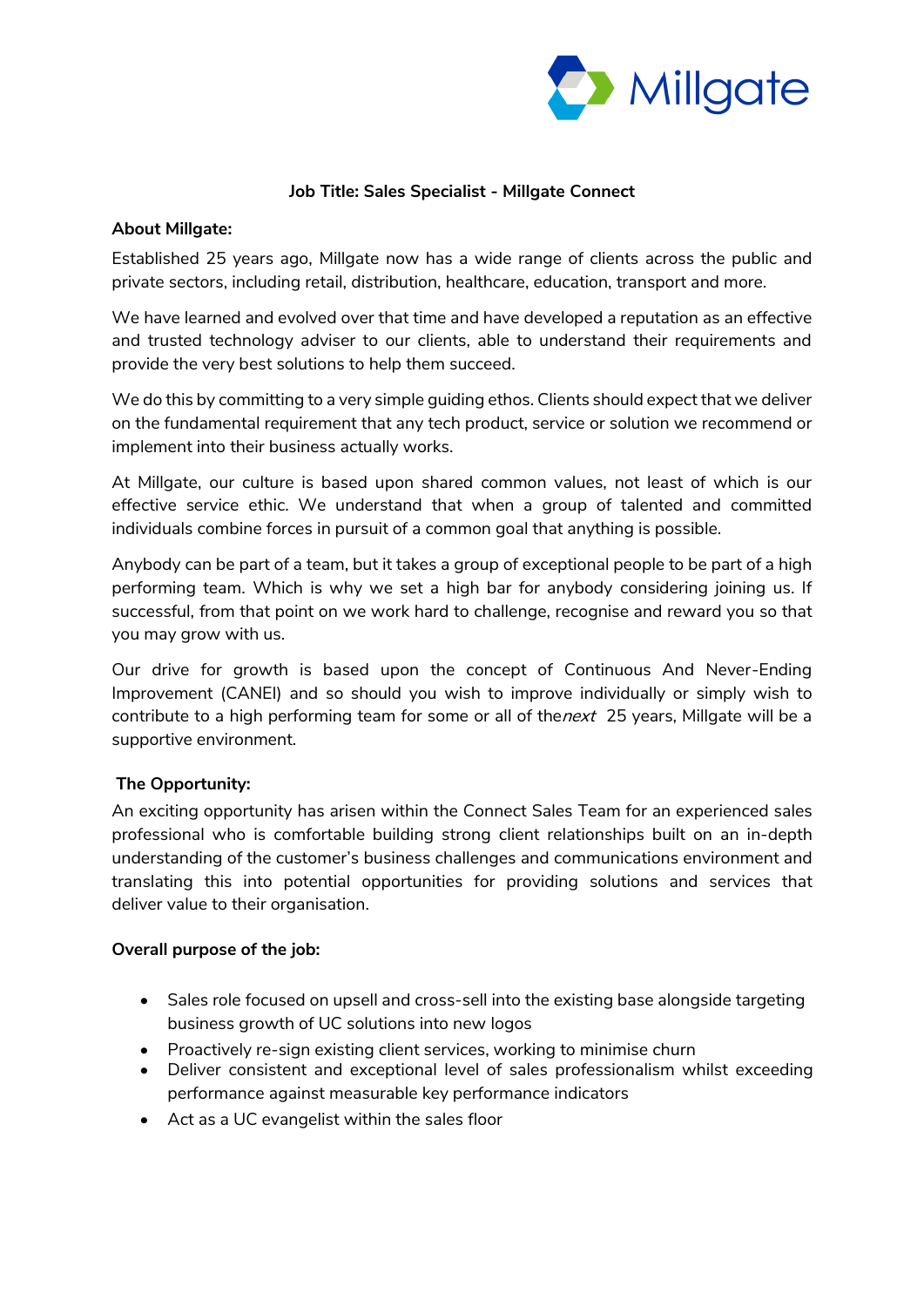

## **Role & Responsibilities:**

- Achieve and exceed against GP targets whilst conducting sound business for Millgate Ltd
- Deliver against key performance indicators and objectives
- Build and maintain a solid and robustly qualified pipeline of sales opportunities
- Meet with prospective clients face-to-face to build relationships and uncover opportunities to sell the full Millgate Connect products and services (SIP Trunking, Voice, Hosted PBX, Connectivity, Data services, UC, and mobile)
- Develop a sound knowledge of the products and services offered by Millgate and be able to present these competently and professionally to a client, as well as provide a flawless company overview
- Build and maintain a UC opportunity matrix for existing accounts and drive specific campaigns to target them
- Maintain accurate, up-to-date records in the CRM including contacts, opportunities, and meeting notes
- Generate professional proposals (including commercial propositions and analysis of current set-up and billing) to deliver in person or via webinar as appropriate
- Forecast monthly and quarterly sales achievement with accuracy +/- 10%
- Work with Internal Account Managers and wider sales teams where appropriate and applicable to help them generate meetings and opportunities
- Follow the correct commercial procedures for the building and approval of quotes

# **Essential Criteria:**

- Minimum 2-3yrs Telecoms B2B sales experience within the UC/Voice/PBX/data services
- Proven track record of previous over achievement in a similar role
- Strong sales skills (prospecting, qualifying, opportunity management)
- Ability to conduct and maintain accurate business plans
- Desire to self-generate leads and opportunities
- Strong problem-solving abilities, able to facilitate discussions and outcomes
- Excellent communicator with strong presentation, numeracy and written skills
- Netsuite CRM advantageous but not essential
- A full driving licence

# **Personal Attributes and Millgate's Core Values:**

You must demonstrate or aspire to uphold our core values:

- Be Humble
- Be Hungry
- Be Smart
- Be Agile
- Be Curious
- Exceptional personal and professional Integrity